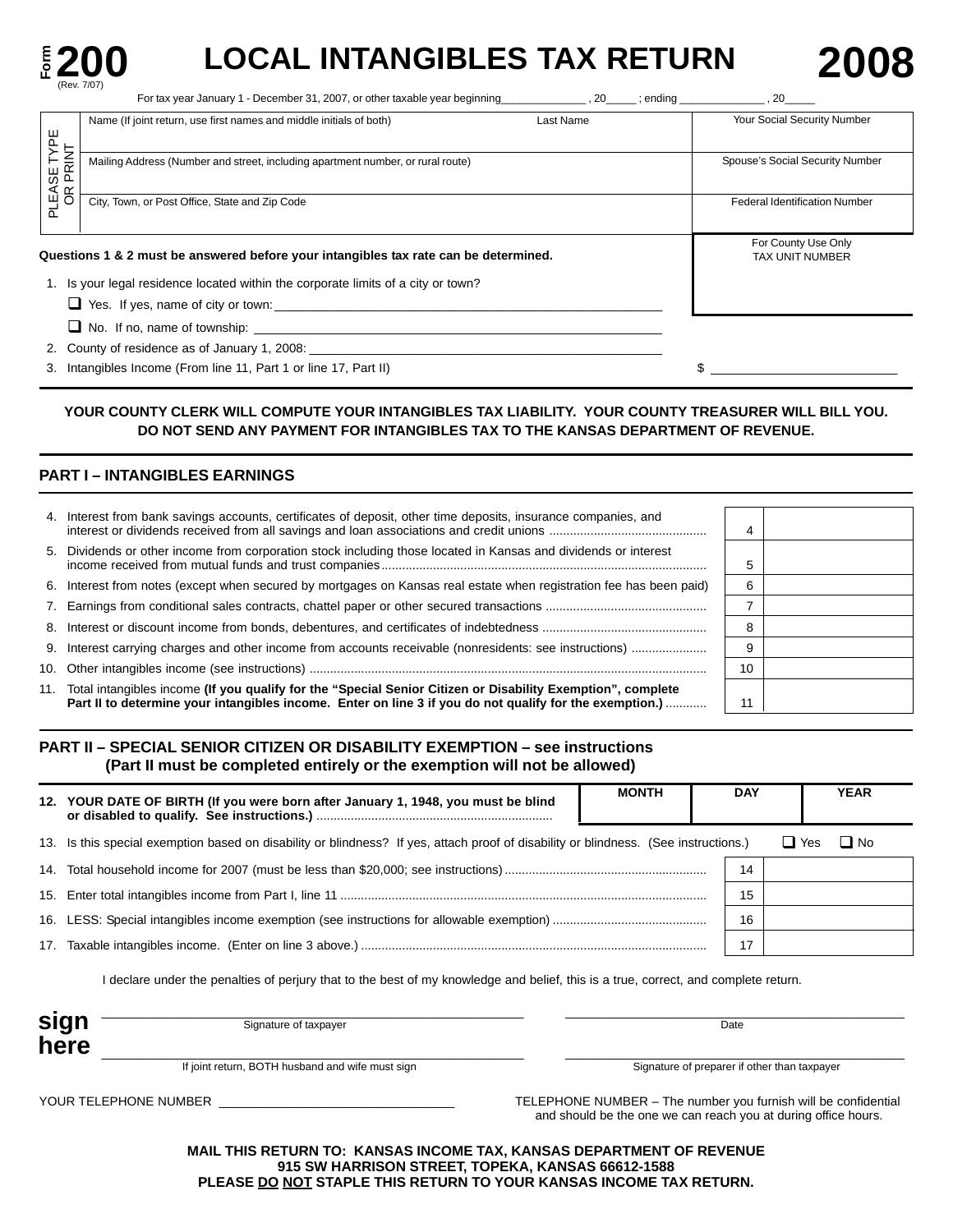# **INSTRUCTIONS FOR 2008 LOCAL INTANGIBLES TAX RETURN**

The intangibles tax is a local tax levied on gross earnings received from intangible property such as savings accounts, stocks, bonds, accounts receivable, and mortgages. It is not to be confused with the state income tax which is used to support state government.

**WHO MUST FILE INTANGIBLES TAX.** All Kansas residents and corporations owning taxable property and every nonresident owning accounts receivable or other intangible property with a Kansas business situs, receiving earnings from this property during the calendar year or fiscal year ending in 2007, must file a Form 200. **If you live in an area that has no intangibles**  tax, or your tax due is less than \$5, you do not have to file a Form 200.

Individuals or corporations having intangible earnings shall be deemed to have received these earnings at the individual's dwelling or the corporation's principal business office, within the State of Kansas. The earnings are then subject to intangibles tax if the individual's dwelling or the corporation's principal office is within a jurisdiction which has imposed the local intangibles tax. Parents of minors owning intangible property, conservators, trustees, beneficiaries of trusts, executors, administrators, receivers, and certain agents are required to file a Form 200. Senior citizens or disabled persons are also required to file a Form 200, but may be entitled to a special senior citizen or disability exemption, explained in Part II.

**EXEMPT INTANGIBLES INCOME.** Intangibles tax does not apply to: interest on notes secured by Kansas real estate mortgages on which a registration fee has been paid; earnings on individual retirement and Keogh accounts and other qualified retirement plans; bonds and other evidences of indebtedness issued by the federal government, the State of Kansas or any of its municipal or taxing subdivisions, certain distributions of subchapter S corporations; certain reimbursements of interest paid on notes, the proceeds of which were the source of funds for another note; and dividends from stock of a bank, savings and loan association or regulated investment company located in Kansas or from doing business in Kansas. National bank associations, state banks, federal and state chartered savings and loan associations, trust companies, credit unions, and certain non-profit corporations operating or providing hospitals, psychiatric hospitals, adult care homes, private children's homes and housing for the elderly are exempt from intangibles tax.

**WHEN AND WHERE TO FILE.** If you have intangibles income, a Form 200 must be filed with the Kansas Department of Revenue (KDOR) on or before April 15, 2008 (there are no provisions for extensions of time to file Form 200). **Do not enclose Form 200 with your Form K-40.** The county clerk will compute your tax and you will be billed by your local county treasurer in November 2008. If your return is delinquent, interest and/or penalty may be assessed by the county treasurer's office. This would be included in your tax billing when you receive it. If your intangibles tax is less than \$5, you will not be billed. Do not send any payment for intangibles tax to KDOR.

**AMENDED RETURNS.** To correct an error on a Form 200 that has already been filed, complete another Form 200 with the correct information and write "AMENDED" across the top. Attach a letter explaining the correction.

#### **SPECIFIC LINE INSTRUCTIONS**

**HEADING:** Print or type your name, address and Social Security number(s) or tax identification number. If your accounting records are maintained by *fiscal year*, indicate your fiscal year in the space provided above your name.

**LINE 1:** Mark the appropriate box. If YES, enter the name of the city or town where your residence is located. If NO, enter the name of the township where your residence is located. **Do not** enter both a city and a township name.

LINE 2: Enter the name of the county in which your residence is located.

**LINE 3:** Enter the intangibles income computed in Part I, line 11; or, if you qualify for the special senior citizen or disability exemption, enter the amount from Part II, line 17.

#### **PART I - INTANGIBLES EARNINGS**

**There are no exemptions or deductions allowable to reduce total gross earnings as reported on this return.** 

**LINE 4:** Enter interest or other income received or credited to your account from bank savings accounts, bank checking accounts, certificates of deposits, and other time deposits, regardless of the bank's location or when the security was owned. Also, enter any interest or dividends received or credited to your account by savings and loan associations and credit union regardless of location. Enter all interest received or credited to your account from funds left on deposit with insurance companies. Any interest received from the federal government is non-taxable and should not be reported on line 4.

If you incurred a penalty for early withdrawal of funds, report only the amount of interest actually received from each account. If the penalty incurred is greater than the amount of interest, the excess penalty cannot be used to reduce income from other sources.

 for co-ops based on business done with the co-ops. Also enter all investment **LINE 5:** Enter all dividends or other income received or credited to your account from corporation stocks, regardless of where the corporation is located. Do not report dividends from insurance policies or patronage dividends income received from all mutual funds and trust companies. Do not report capital gains.

LINE 6: Enter all interest, discount interest, or other earnings received from notes receivable, unless the notes are secured by a Kansas mortgage on which a mortgage registration fee has been paid. Do not report the principal from notes or loans.

**LINE 7:** Enter all interest or other income received from notes or accounts which are secured by conditional sales contracts or chattel mortgages.

LINE 8: Enter interest or discount income received from bonds and debentures. Income from bonds issued by states or their political subdivisions other than Kansas are subject to tax.

**LINE 9:** Enter all interest, carrying charges, or other earnings from accounts receivable received during the tax year, regardless of when the account was opened or closed. Nonresidents must report all income which has a Kansas business situs.

LINE 10: Enter all other income from intangible property which is not included on lines 4 through 9. This includes taxable intangible income from trusts, estates, brokerage accounts, etc.

**LINE 11:** Add lines 4 through 10 and enter the result on line 11. If you do not qualify for the special senior citizen or disability exemption (see Part II), enter this amount on line 3.

#### **PART II - SPECIAL SENIOR CITIZEN OR DISABILITY EXEMPTION**

**WHO MAY QUALIFY.** To be eligible for the special intangibles income exemption found at K.S.A. 12-1,109(c)(1), you must be 60 years of age or older on or before January 1, 2008; **or** have been disabled or blind during all of 2007, regardless of age; AND have a household income of \$20,000 or less. If your total household income for 2007 is between \$15,000 and \$20,000, the \$5,000 intangibles income exemption is reduced by the amount your total income exceeds \$15,000. If married, only one spouse can claim the special intangibles income exemption. This special exemption cannot be claimed for a decedent who died prior to January 1, 2008.

**LINE 12:** Enter the month, day, and year of your birth.

**LINE 13:** To claim the special exemption for a disability or blindness, you must have been disabled or blind during the entire year of 2007. If you are filing as a disabled person, attach a copy of your Social Security certification of disability letter showing proof that you received Social Security benefits during the entire year of 2007 based upon your disability. If you are not covered by Social Security, you must furnish medical proof that your disability has qualified you as a disabled person under the provisions of the Social Security Act. If you are blind, submit a visual acuity statement from your doctor.

**LINE 14:** Add the total income received from ALL sources during 2007 by you, or you and your spouse. Include wages, Social Security (except Social Security Disability payments), railroad retirement, and any other pension income; interest, dividends, salaries, commissions, fees, bonuses, tips and any gain from the sale of property. Include also your share of income received from partnerships, estates, trusts and royalties, net rental income, and business or farm income. Net operating losses and net capital losses may not be used to reduce total income. If this total is greater than \$20,000, stop here and enter the amount from line 11 of Part I on line 3.

**NOTE:** If the amount on line 14 is less than \$29,701, you may qualify for a Food Sales Tax Refund on Form K-40. You may also qualify for a Homestead Refund on Form K-40H if your "household income" is less than \$29,101. To request a Form K-40 or K-40H, call the department's voice mail Forms Request Line at (785) 296-4937.

**LINE 15:** Enter the total intangibles income from Part I, line 11.

**LINE 16:** If your total household income on line 14 is \$15,000 or less, enter \$5,000 on line 16. If line 14 is greater than \$15,000 but less than \$20,000, subtract the amount over \$15,000 from \$5,000, and enter the result on line 16. Example: If line 14 is \$18,000, enter \$2,000 on line 16.

**LINE 17:** Subtract line 16 from line 15 and enter the result on line 17 and on line 3. This is your taxable intangibles income.

**TAXPAYER ASSISTANCE.** If you need assistance in completing your Intangibles Tax Return, Form 200, call the department at 785-368-8222.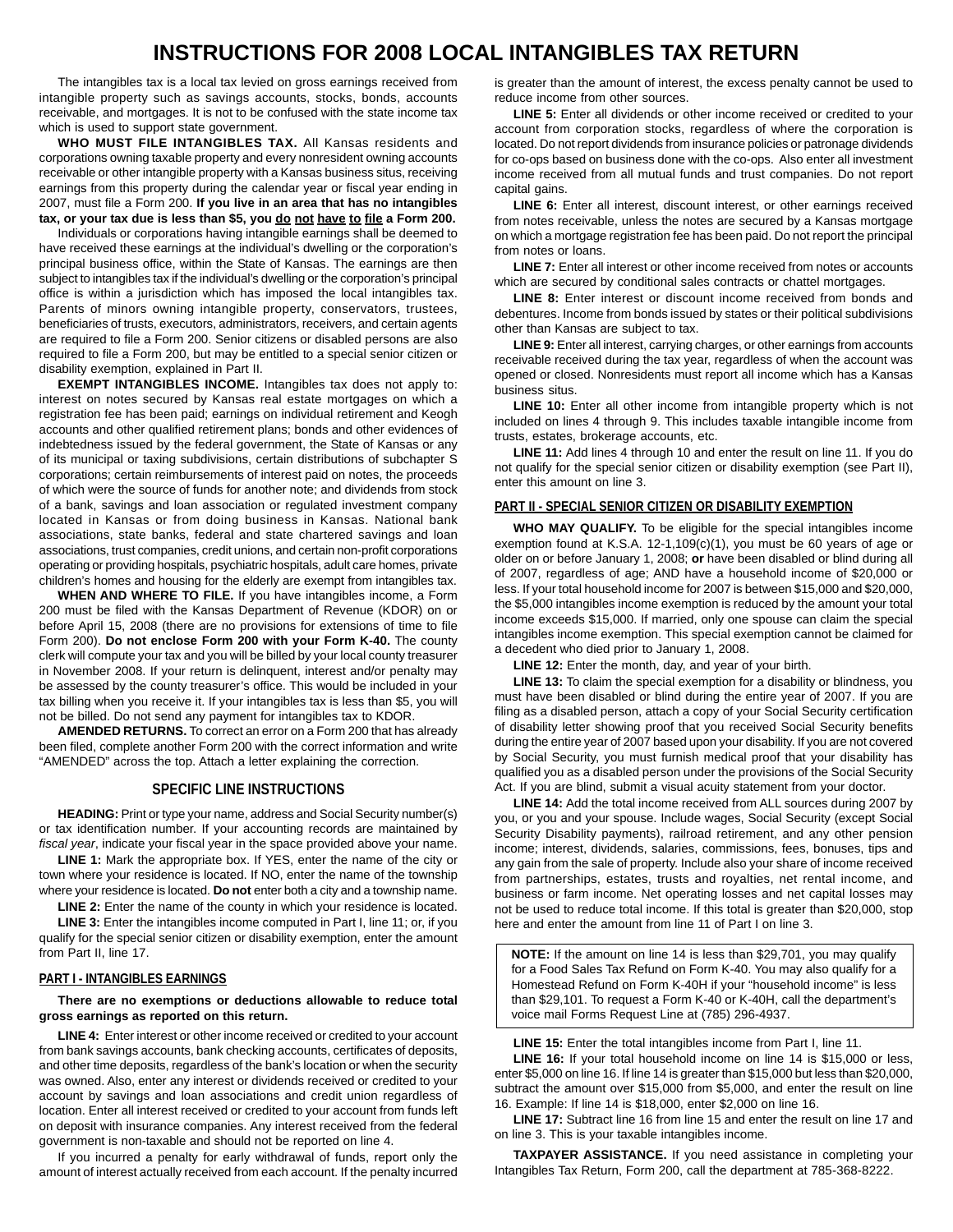# **2008 INTANGIBLES TAX RATES**

The following list shows the 2008 Intangibles Tax Rates as provided by the county clerks. The list shows the rate of tax imposed by the counties as well as any city/township rate. If your city/township is not listed, you may still be required to file a return to determine the county portion of the intangibles tax. The Intangibles Tax Return (Form 200) must be filed with the Kansas Department of Revenue on or before April 15, 2008. The county clerk will compute your intangibles tax liability and the county treasurer will bill you at a later date.

IMPORTANT NOTE: This list contains only those rates of which the Department of Revenue has been notified as of July 15, 2007. If you believe the tax rate for your area is different, please contact your county clerk.

# The following counties (and cities and townships therein) have imposed no intangibles tax:

**ALLEN COUNTY ANDERSON COUNTY** BARTON COUNTY **BOURBON COUNTY BUTLER COUNTY** CHAUTAUQUA COUNTY CHEROKEE COUNTY COFFEY COUNTY **COMANCHE COUNTY** CRAWFORD COUNTY DOUGLAS COUNTY **EDWARDS COUNTY** ELK COUNTY

# **ELLIS COUNTY FINNEY COUNTY** FRANKLIN COUNTY **GEARY COUNTY GRANT COUNTY GREENWOOD COUNTY** HAMILTON COUNTY HASKELL COUNTY HODGEMAN COUNTY **LACKSON COUNTY JEFFERSON COUNTY IOHNSON COUNTY KINGMAN COUNTY**

# **ATCHISON COUNTY**

| Atchison County Intangibles-0% |      |
|--------------------------------|------|
| Cities                         | Rate |
|                                |      |
|                                |      |
| Townships                      | Rate |
|                                |      |
|                                |      |
|                                |      |
|                                |      |
|                                |      |

# **BARBER COUNTY**

|  |  | Barber County Intangibles-0% |  |
|--|--|------------------------------|--|
|--|--|------------------------------|--|

| Townships            | Rate |
|----------------------|------|
|                      |      |
|                      |      |
|                      |      |
| Nippawalla Twp  2.25 |      |
|                      |      |

#### **BROWN COUNTY**

| Brown County Intangibles-09 |
|-----------------------------|
|-----------------------------|

| Townships            | Rate |
|----------------------|------|
|                      |      |
|                      |      |
|                      |      |
|                      |      |
|                      |      |
|                      |      |
| Washington Twp  2.25 |      |
|                      |      |

#### **CHASE COUNTY**

| Chase County Intangibles—15% |      |
|------------------------------|------|
| Townships                    | Rate |
|                              |      |

# **CHEYENNE COUNTY**

| Cheyenne County Intangibles—.75% |      |
|----------------------------------|------|
| Cities                           | Rate |
|                                  |      |
| Townships                        | Rate |
| Benkelman Twp  2.25              |      |
| Rind City Twn 2.25               |      |

# **CLARK COUNTY**

| Clark County Intangibles—75% |      |
|------------------------------|------|
| <i>Cities</i>                | Rate |
|                              |      |
|                              |      |
| Townships                    | Rate |
|                              |      |
|                              |      |
| Lexington Twn 2.25           |      |

# **CLAY COUNTY**

| Clay County Intangibles—75% |      |
|-----------------------------|------|
| Cities                      | Rate |
|                             |      |

# **CLOUD COUNTY**

|  |  | Cloud County Intangibles—75% |
|--|--|------------------------------|
|--|--|------------------------------|

| Cities    | Rate |
|-----------|------|
|           |      |
|           |      |
|           |      |
| Townships | Rate |
|           |      |
|           |      |
|           |      |
|           |      |
|           |      |

#### **COWLEY COUNTY**

Cowley County Intangibles-75%

| rties<br><i>Rate</i>      |  |
|---------------------------|--|
|                           |  |
| <u> Townships</u><br>Rate |  |
|                           |  |
|                           |  |
| Fairview Twp  2.25        |  |
|                           |  |
|                           |  |
|                           |  |
|                           |  |
| Rock Creek Twp  2.25      |  |
|                           |  |

| KIOWA COUNTY              |
|---------------------------|
| <b>LEAVENWORTH COUNTY</b> |
| LINN COUNTY               |
| LYON COUNTY               |
| MIAMI COUNTY              |
| MONTGOMERY COUNTY         |
| MORRIS COUNTY             |
| <b>MORTON COUNTY</b>      |
| OTTAWA COUNTY             |
| POTTAWATOMIE COUNTY       |
| ROOKS COUNTY              |
| <b>SALINE COUNTY</b>      |
| <b>SCOTT COUNTY</b>       |

# **DECATUR COUNTY**

Decatur County Intangibles-0%

| Cities    | Rate |
|-----------|------|
|           |      |
|           |      |
| Townships | Rate |
|           |      |
|           |      |
|           |      |
|           |      |
|           |      |
|           |      |
|           |      |
|           |      |
|           |      |
|           |      |
|           |      |
|           |      |

# **DICKINSON COUNTY**

| Dickinson County Intangibles-75% |      |
|----------------------------------|------|
| Townships                        | Rate |
|                                  |      |
|                                  |      |
|                                  |      |
| Jefferson Twp  2.25              |      |
|                                  |      |
|                                  |      |
| Willowdale Twp  2.25             |      |

# **DONIPHAN COUNTY**

Doniphan County Intangibles-75%

| Rate<br>Cities |  |
|----------------|--|
|                |  |
|                |  |
|                |  |
|                |  |
|                |  |
|                |  |
|                |  |

# **SHERIDAN COUNTY SHERMAN COUNTY STANTON COUNTY STEVENS COUNTY** TREGO COUNTY WICHITA COUNTY **WILSON COUNTY WOODSON COUNTY WYANDOTTE COUNTY**

**SEDGWICK COUNTY** 

**SEWARD COUNTY** 

**SHAWNEE COUNTY** 

| Townships | Rate |
|-----------|------|
|           |      |
|           |      |

# **ELLSWORTH COUNTY**

| Ellsworth County Intangibles—.75% |      |
|-----------------------------------|------|
| Townships                         | Rate |
|                                   |      |
|                                   |      |
|                                   |      |
|                                   |      |
|                                   |      |
|                                   |      |
|                                   |      |

# **FORD COUNTY**

Ford County Intangibles-0%

| Townships | Rate |
|-----------|------|
|           |      |
|           |      |
|           |      |
|           |      |
|           |      |
|           |      |
|           |      |
|           |      |

#### **GOVE COUNTY**

Gove County Intangibles-75%

| Cities<br>Rate       |  |
|----------------------|--|
|                      |  |
|                      |  |
|                      |  |
|                      |  |
|                      |  |
| Townships<br>Rate    |  |
|                      |  |
|                      |  |
| Grainfield Twp  2.25 |  |
|                      |  |
|                      |  |

# **GRAHAM COUNTY**

| Graham County Intangibles—75% |      |
|-------------------------------|------|
| Townships                     | Rate |
|                               |      |
|                               |      |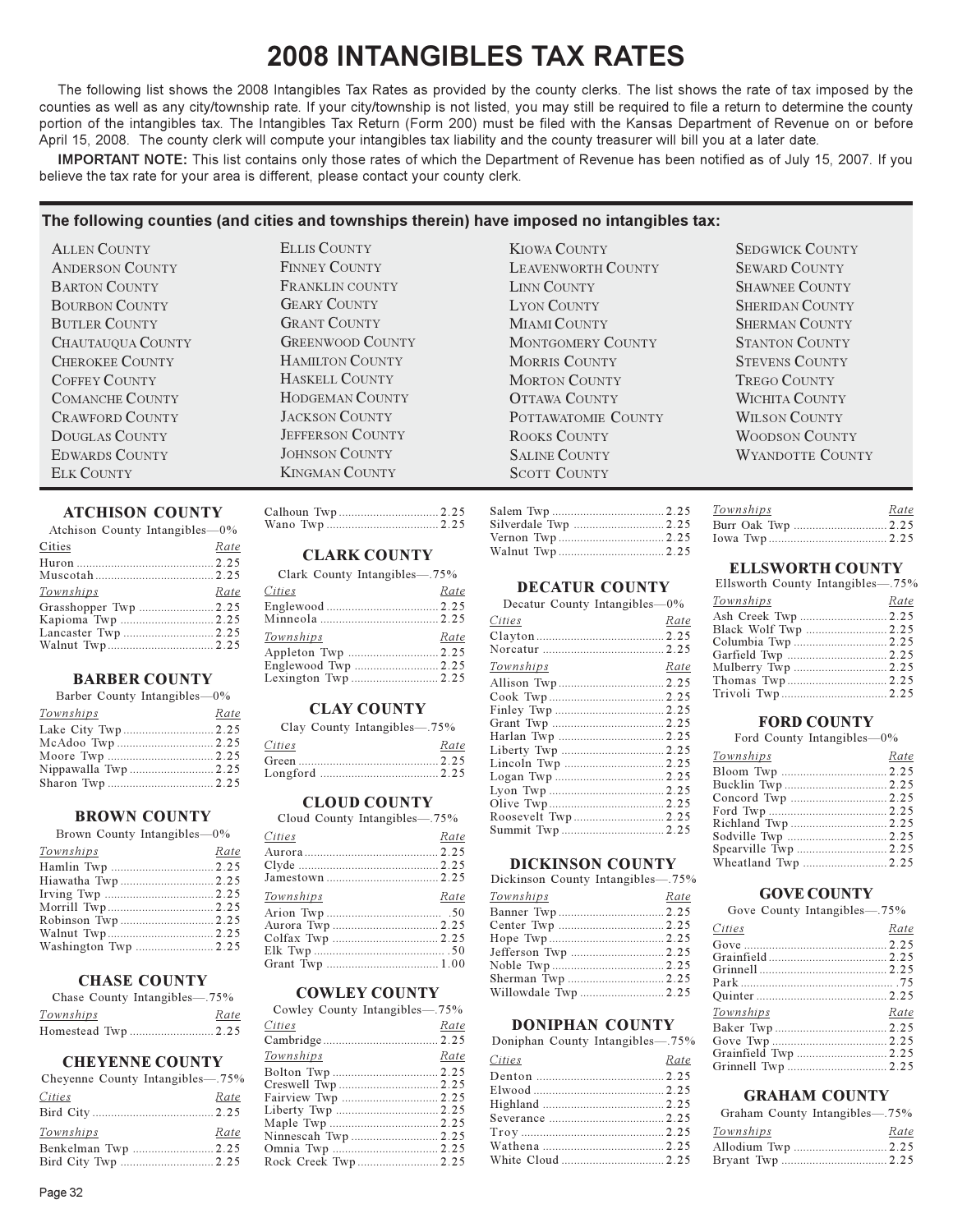#### **GRAY COUNTY**

Grav County Intangibles-0%

| Cities<br>Rate<br>Townships<br>Rate<br>Montezuma Twp  2.25 | $\sum_{i=1}^{n} \sum_{j=1}^{n} \sum_{j=1}^{n} \sum_{j=1}^{n} \sum_{j=1}^{n} \sum_{j=1}^{n} \sum_{j=1}^{n} \sum_{j=1}^{n} \sum_{j=1}^{n} \sum_{j=1}^{n} \sum_{j=1}^{n} \sum_{j=1}^{n} \sum_{j=1}^{n} \sum_{j=1}^{n} \sum_{j=1}^{n} \sum_{j=1}^{n} \sum_{j=1}^{n} \sum_{j=1}^{n} \sum_{j=1}^{n} \sum_{j=1}^{n} \sum_{j=1}^{n} \sum_{j=1}^{n}$ |  |
|------------------------------------------------------------|---------------------------------------------------------------------------------------------------------------------------------------------------------------------------------------------------------------------------------------------------------------------------------------------------------------------------------------------|--|
|                                                            |                                                                                                                                                                                                                                                                                                                                             |  |
|                                                            |                                                                                                                                                                                                                                                                                                                                             |  |
|                                                            |                                                                                                                                                                                                                                                                                                                                             |  |
|                                                            |                                                                                                                                                                                                                                                                                                                                             |  |
|                                                            |                                                                                                                                                                                                                                                                                                                                             |  |
|                                                            |                                                                                                                                                                                                                                                                                                                                             |  |
|                                                            |                                                                                                                                                                                                                                                                                                                                             |  |
|                                                            |                                                                                                                                                                                                                                                                                                                                             |  |
|                                                            |                                                                                                                                                                                                                                                                                                                                             |  |

# **GREELEY COUNTY**

Greeley County Intangibles-0%

 $Cities$ Rate 

#### **HARPER COUNTY**

| Harper County Intangibles-0% |      |
|------------------------------|------|
| Cities                       | Rate |
|                              |      |
|                              |      |
| Townships                    | Rate |
|                              |      |
|                              |      |
|                              |      |
|                              |      |

# **HARVEY COUNTY**

| Harvey County Intangibles—0% |      |
|------------------------------|------|
| Cities                       | Rate |
|                              |      |
| Townships                    | Rate |
|                              |      |
|                              |      |
|                              |      |
|                              |      |
|                              |      |
|                              |      |
|                              |      |

#### **JEWELL COUNTY**

| Jewell County Intangibles—75% |      |
|-------------------------------|------|
| Cities                        | Rate |
|                               |      |
|                               |      |
|                               |      |
|                               |      |
| Townships                     | Rate |
|                               |      |
|                               |      |
|                               |      |
|                               |      |
| Harrison Twp  1.00            |      |
|                               |      |
|                               |      |
|                               |      |
|                               |      |
|                               |      |
|                               |      |
|                               |      |
| Walnut Twp 2.25               |      |
| Whitemound Twp  2.25          |      |

# **KEARNY COUNTY**

|        | Kearny County Intangibles-0% |
|--------|------------------------------|
| Cities | Rate                         |
|        |                              |

# **LABETTE COUNTY**

| Labette County Intangibles-0% |      |
|-------------------------------|------|
| Cities                        | Rate |
|                               |      |
|                               |      |

# **LANE COUNTY**

 $750$ 

| Lane County Intangibles—75% |      |
|-----------------------------|------|
| Townships                   | Rate |
|                             |      |
| White Rock Twp  2.25        |      |

# **LINCOLN COUNTY**

| Lincoln County Intangibles—.75% |      |
|---------------------------------|------|
| Cities                          | Rate |
|                                 |      |
| Townships                       | Rate |
|                                 |      |
|                                 |      |
|                                 |      |
|                                 |      |

# **LOGAN COUNTY**

Logan County Intangibles-75%

| Cities    | Rate |
|-----------|------|
|           |      |
|           |      |
| Townships | Rate |
|           |      |
|           |      |
|           |      |
|           |      |
|           |      |
|           |      |
|           |      |

# **MARION COUNTY**

Marion County Intangibles-75%

| Cities             | Rate |
|--------------------|------|
|                    |      |
|                    |      |
| Townships          | Rate |
| Fairplay Twp 1.125 |      |
|                    |      |
|                    |      |
|                    |      |

#### **MARSHALL COUNTY**

Marshall County Intangibles-75%

| Cities                     | Rate |
|----------------------------|------|
|                            |      |
|                            |      |
|                            |      |
|                            |      |
| Summerfield  2.25          |      |
|                            |      |
|                            |      |
| <u>Townships</u>           | Rate |
|                            |      |
|                            |      |
| Blue Rapids City Twp  1.25 |      |
|                            |      |
| Clear Fork Twp 2.25        |      |
| Cleveland Twp  2.25        |      |
| Cottage Hill Twp 2.25      |      |
| Elm Creek Twp 2.25         |      |
|                            |      |
|                            |      |
|                            |      |
|                            |      |
| Marysville Twp 2.25        |      |
|                            |      |
|                            |      |
|                            |      |
|                            |      |
|                            |      |
| St. Bridget Twp 2.25       |      |
|                            |      |
|                            |      |

# **McPHERSON COUNTY**

McPherson County Intangibles- $.75\%$ 

| Townships                    | Rate |
|------------------------------|------|
|                              |      |
| Delmore Twp  2.25            |      |
|                              |      |
| Groveland Twp  2.25          |      |
| Gypsum Creek Twp  2.25       |      |
|                              |      |
|                              |      |
|                              |      |
| Little Valley Twp  2.25      |      |
|                              |      |
| Marquette Twp  2.25          |      |
| McPherson Twp  2.25          |      |
| Meridian Twp 2.25            |      |
|                              |      |
| New Gottland Twp  2.25       |      |
| Smoky Hill Twp  2.25         |      |
| South Sharps Creek Twp  2.25 |      |
|                              |      |
|                              |      |
| Turkey Creek Twp 2.25        |      |
|                              |      |

# **MEADE COUNTY**

| Meade County Intangibles-75% |      |
|------------------------------|------|
| Townships                    | Rate |
| Crooked Creek Twp 2.25       |      |
|                              |      |
|                              |      |
| Sand Creek Twp  2.25         |      |

# **MITCHELL COUNTY**

| Mitchell County Intangibles-75% |      |
|---------------------------------|------|
| Cities                          | Rate |
|                                 |      |
|                                 |      |
|                                 |      |
|                                 |      |
| Townships                       | Rate |
|                                 |      |
|                                 |      |
| Bloomfield Twp  2.25            |      |
|                                 |      |
| Carr Creek Twp  2.25            |      |
|                                 |      |
|                                 |      |
|                                 |      |
|                                 |      |
|                                 |      |
|                                 |      |
|                                 |      |
| Pittsburg Twp 2.25              |      |
| Plum Creek Twp 2.25             |      |
| Round Springs Twp  2.25         |      |
| Salt Creek Twp  2.25            |      |
| Solomon Rapids Twp  2.25        |      |
| Turkey Creek Twp 2.25           |      |
| Walnut Creek Twp  2.25          |      |

#### **NEMAHA COUNTY**

Nemaha County Intangibles-0%

| Cities                   | Rate |
|--------------------------|------|
|                          |      |
| Townships                | Rate |
|                          |      |
|                          |      |
|                          |      |
|                          |      |
|                          |      |
|                          |      |
|                          |      |
|                          |      |
|                          |      |
| Red Vermillion Twp  2.25 |      |
|                          |      |
|                          |      |
| Rock Creek Twn 2.25      |      |

#### **NEOSHO COUNTY**

| Neosho County Intangibles-0% |      |
|------------------------------|------|
| Townships                    | Rate |
|                              |      |
|                              |      |
|                              |      |
|                              |      |

# **NESS COUNTY**

Ness County Intangibles-75%

| Cities           | Rate |
|------------------|------|
|                  |      |
|                  |      |
|                  |      |
|                  |      |
|                  |      |
| <b>Townships</b> | Rate |
|                  |      |
|                  |      |
|                  |      |
|                  |      |
|                  |      |
|                  |      |
|                  |      |
|                  |      |
|                  |      |
|                  |      |
|                  |      |

# **NORTON COUNTY**

| Norton County Intangibles—75% |      |
|-------------------------------|------|
| Cities                        | Rate |
|                               |      |
| Townships                     | Rate |
|                               |      |

# **OSAGE COUNTY**

| Osage County Intangibles-0% |      |
|-----------------------------|------|
| Townships                   | Rate |
|                             |      |
|                             |      |
|                             |      |

# **OSBORNE COUNTY**

| Osborne County Intangibles-75% |      |
|--------------------------------|------|
| Cities                         | Rate |
|                                |      |
|                                |      |
|                                |      |
|                                |      |
| <u>Townships</u>               | Rate |
|                                |      |
|                                |      |
|                                |      |
|                                |      |
|                                |      |
|                                |      |
|                                |      |
| Hawkeye Twp  2.25              |      |
| Independence Twp  2.25         |      |
|                                |      |
|                                |      |
|                                |      |
|                                |      |
|                                |      |
|                                |      |
|                                |      |
|                                |      |
| Round Mound Twp 2.25           |      |
|                                |      |
|                                |      |
|                                |      |
|                                |      |
|                                |      |

#### **PAWNEE COUNTY**

| Pawnee County Intangibles-0% |      |
|------------------------------|------|
| Townships                    | Rate |
|                              |      |
|                              |      |
|                              |      |